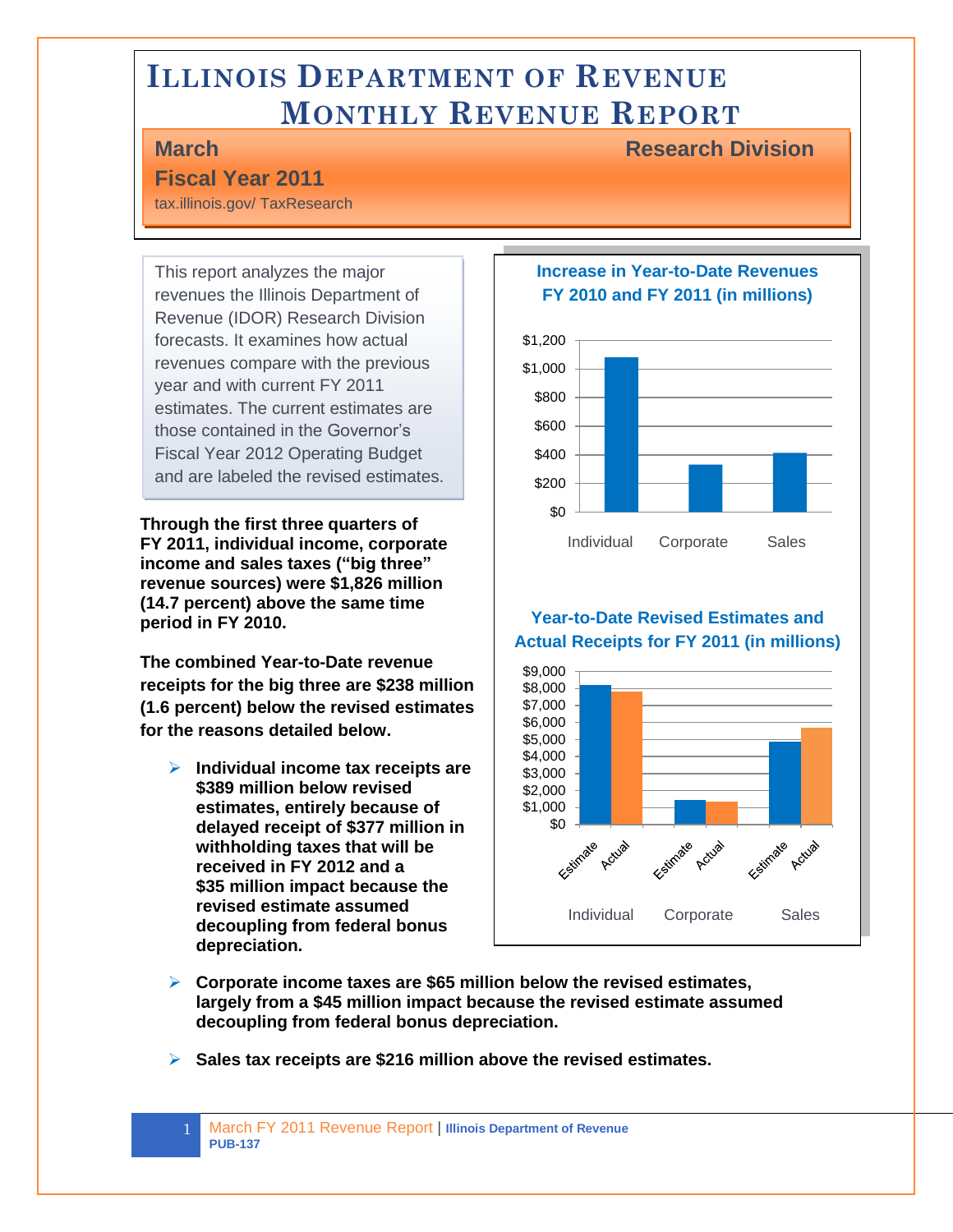### **Background**

In December, IDOR"s Research Division presented revenue estimates for the major revenue sources along with estimates associated with various income tax rate increases to the Governor"s Council of Economic Advisors (CEA). The CEA reviewed the estimates and recommended a relatively slow growth economic forecast for the underlying drivers. We used the midpoint between IHS Global Insight's (an economic analysis and forecasting service) pessimistic and baseline forecasts.

We prepared revenue estimates associated with various income tax rates using all 5.6 million actual 2008 IL-1040 tax returns. We completed a cash-flow analysis to account for some estimated and final payments that would be received at the 3 percent rate in FY 2011. Adjustments made to withholding income tax payments and estimated and final payments (non-withholding) brought estimates into revised forecasts for FY 2011 and FY 2012. The major non-economic factors influencing FY 2011 revenues:

- *Tax rate increases***:** A bill increasing the income tax for individuals, trusts, and estates from 3 percent to 5 percent and for corporations from 4.8 percent to 7 percent was signed on January 13, 2011. Estimates from the model assumed a January 1 implementation date, therefore the estimates did not account for a lag in receiving withholding taxes at the higher rate. Because of this, we estimate a shortfall in FY2011 (associated with the withholding) of \$377 million, all of which will be received in FY 2012.
- *Amnesty:* Illinois taxpayers who paid eligible taxes during the amnesty period, (October 1 to November 8, 2010) received a waiver of all associated interest and penalties. Beginning November 9, 2010, penalties and interest doubled on unpaid taxes. Companies scheduled for audit and taxpayers in the collection process took advantage of the program to make payments to ensure their debt was paid in full. IDOR received amnesty payments from more than 78,000 taxpayers and collected \$717 million in payments, some of which went to local governments and the state"s Refund Fund. The majority of revenue received under amnesty was in the form of corporate income, personal property replacement, sales, and telecommunications taxes.

Some revenue collected under the amnesty program would have been collected during FY 2011 and beyond. For example, taxpayers that would have been audited or who would have settled later in the current fiscal year or next fiscal year came forward in advance and made payments under amnesty. We estimate that the amnesty program shifted into the first half of FY 2011 approximately \$165 million from the second half of fiscal year 2011; \$150 million from fiscal year 2012; and \$390 million in subsequent years. We reduced our baseline revenue estimates accordingly.

 *Bonus depreciation:* New federal legislation allows firms to expense capital spending in one year, rather than depreciate over a period of years. Our estimates assumed Illinois would decouple from this federal provision. If this action does not occur, estimated revenues will decrease by \$35 million for individual income tax and \$45 million for corporate income tax.

## *Technical Note*

Due to rounding of some receipt numbers, there may be some variations in the dollar and percentage amounts shown in report tables.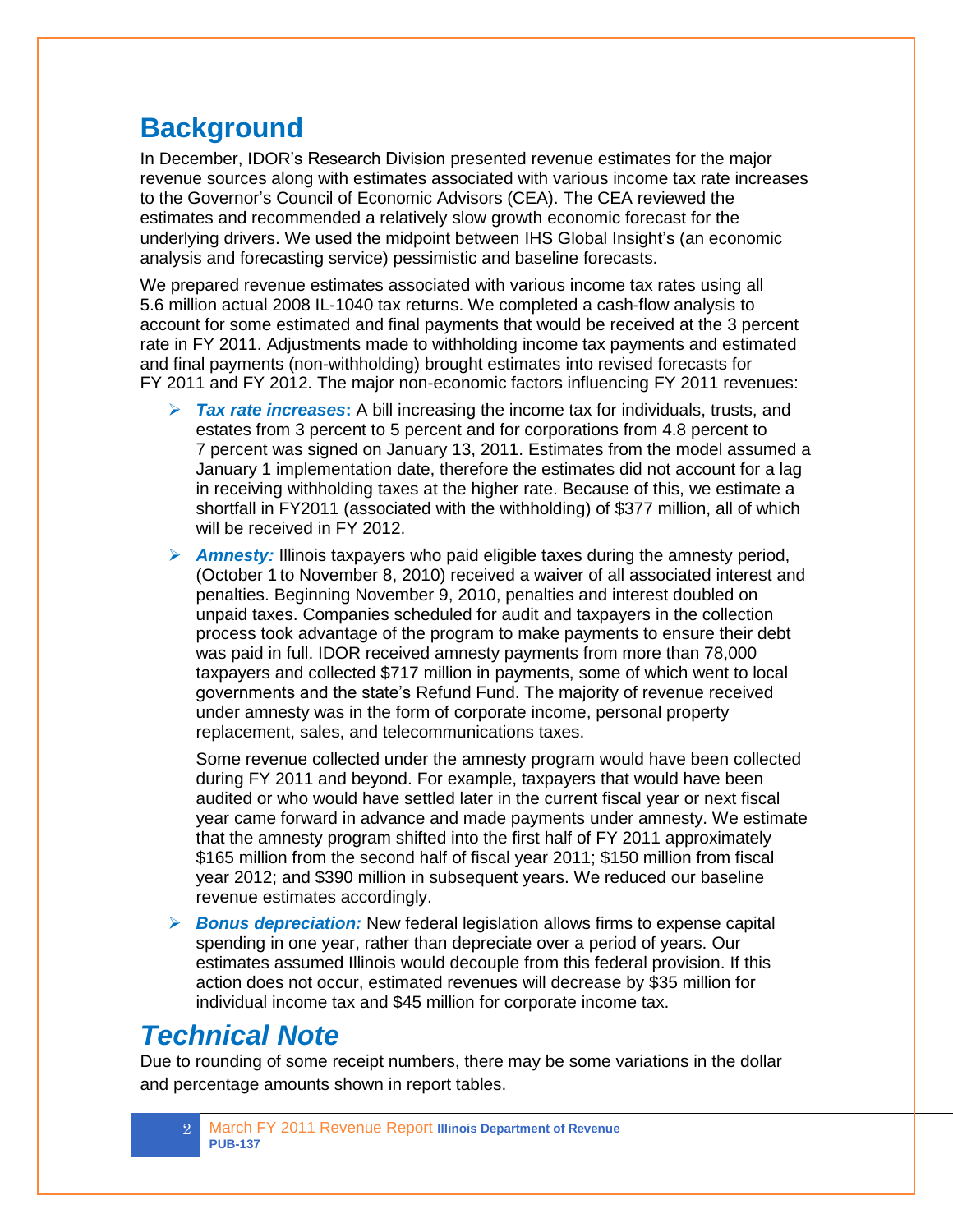### **Income Taxes**

| (\$ million)                          | Year-to-Date Comparison: FY 2010 versus FY 2011 |                                                      |               |              |  |  |
|---------------------------------------|-------------------------------------------------|------------------------------------------------------|---------------|--------------|--|--|
|                                       | FY 2010                                         | FY 2011                                              | \$ Difference | % Difference |  |  |
| <b>Total</b>                          | \$6,723.2                                       | \$7,803.4                                            | \$1,080.2     | 16.1%        |  |  |
| First quarter                         | \$2,104.3                                       | $\sqrt{$2,132.2}$                                    | \$27.9        | 1.3%         |  |  |
| Second quarter                        | \$2,109.6                                       | \$2,173.4                                            | \$63.8        | 3.0%         |  |  |
| Third quarter                         | \$2,509.3                                       | \$3,497.8                                            | \$988.5       | 39.4%        |  |  |
| $($$ million $)$                      |                                                 | Year-to-Date: FY 2011 Actual versus FY 2011 Estimate |               |              |  |  |
|                                       | FY 2011 Act.                                    | FY 2011 Est.                                         | \$ Difference | % Difference |  |  |
| <b>Total</b>                          | \$7,803.4                                       | \$8,192.0                                            | $-$ \$388.6   | $-4.7%$      |  |  |
| Withholding                           | \$6,986.5                                       | \$7,358.5                                            | $-$ \$372.0   | $-5.1%$      |  |  |
| <b>Estimated &amp; Final Payments</b> | \$816.9                                         | \$833.5                                              | $-$16.6$      | $-2.0%$      |  |  |

### *Individual income tax (IIT)*

**Note: Year-to-Date receipts include \$40.9 million in amnesty related payments.**

Receipts associated with the individual income tax increase initially came in more slowly than estimated. However, IDOR believes that \$377 million originally estimated to be received as withholding payments in the third quarter of FY 2011 will be accounted for in increased final payments or reduced refunds in April 2012 (FY 2012). In addition, Illinois has not decoupled from the federal bonus depreciation legislation. Not decoupling is estimated to reduce FY 2011 individual income tax receipts by \$35 million.

It appears that underlying growth associated with economic activity is coming in at the rate forecast in the revised budget.

The FY 2011 individual income tax is estimated at \$12,565 million in the Governor"s FY 2012 Operating Budget Book. Taking into account the factors discussed above, we now estimate FY 2011 receipts to come in at \$12,153 million (\$412 million lower than the revised estimate).

| (\$ million)   |              | Year-to-Date Comparison: FY 2010 versus FY 2011      |               |              |  |  |
|----------------|--------------|------------------------------------------------------|---------------|--------------|--|--|
|                | FY 2010      | FY 2011                                              | \$ Difference | % Difference |  |  |
| <b>Total</b>   | \$1,055.9    | \$1,388.2                                            | \$332.3       | 31.5%        |  |  |
| First quarter  | \$291.6      | \$321.2                                              | \$29.6        | 10.2%        |  |  |
| Second quarter | \$329.9      | \$625.2                                              | \$295.3       | 89.5%        |  |  |
| Third quarter  | \$434.4      | \$441.8                                              | \$7.4         | 1.7%         |  |  |
| (\$ million)   |              | Year-to-Date: FY 2011 Actual versus FY 2011 Estimate |               |              |  |  |
|                | FY 2011 Act. | FY 2011 Est.                                         | \$ Difference | % Difference |  |  |
|                | \$1,388.2    | \$1,453.4                                            | $-$ \$65.2    | $-4.5%$      |  |  |

#### *Corporate income tax (CIT)*

**Note: Year-to-Date receipts include \$302.2 million in amnesty related payments.** We believe corporate income tax receipts are coming in slightly below estimate primarily because Illinois has not decoupled from the federal bonus depreciation legislation. This downward pressure on corporate income tax receipts is estimated at \$45 million in FY 2011.

The first revenue associated with the corporate income tax rate increase is due in April 2011 in the form of estimated payments. Once these estimated payments have been received and processed IDOR will be in a position to make a further revision to the corporate income tax estimate if necessary.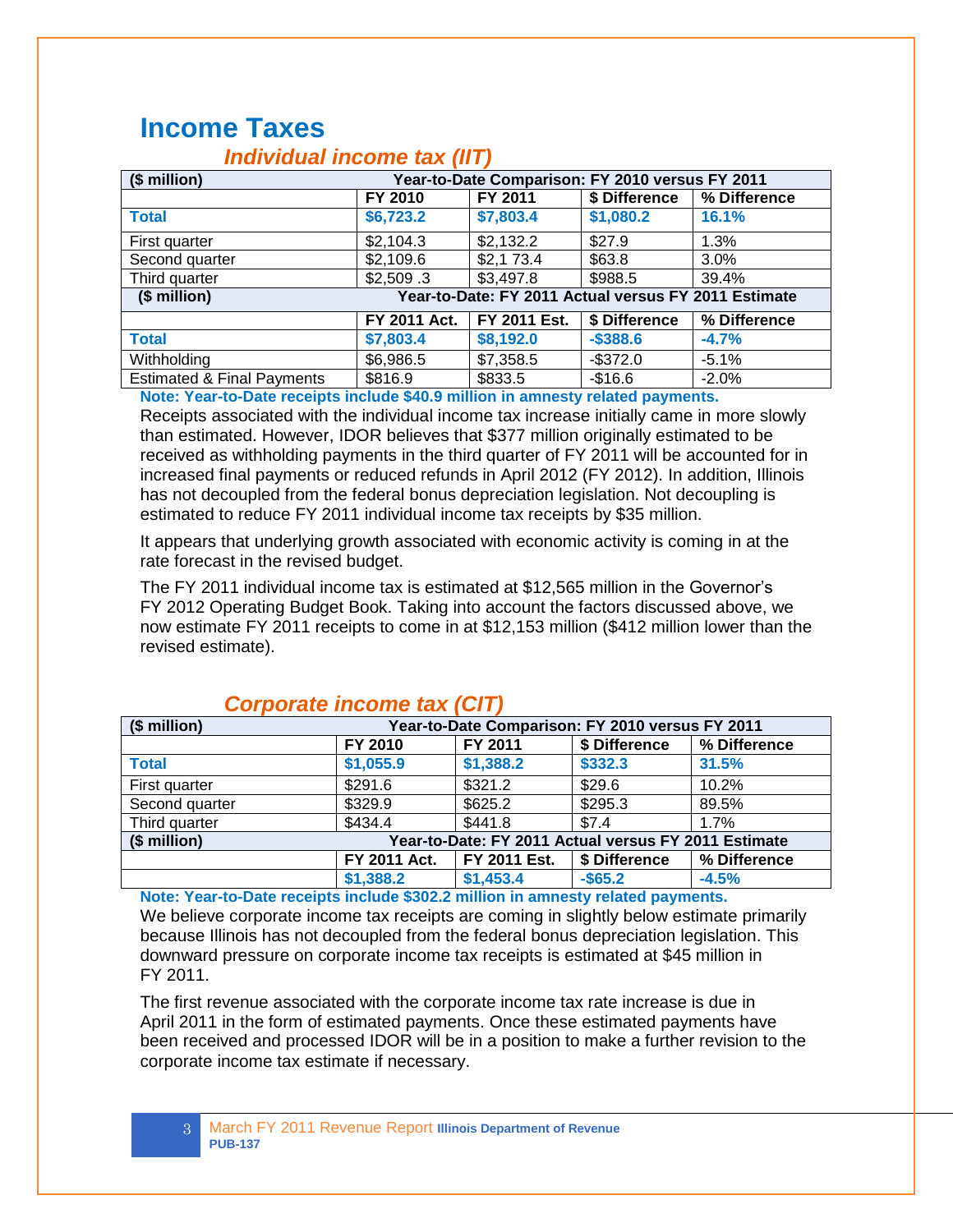### **Sales Tax**

| (\$ million) | Year-to-Date Comparison: FY 2010 versus FY 2011     |              |              |              |  |  |
|--------------|-----------------------------------------------------|--------------|--------------|--------------|--|--|
|              | FY 2011<br>FY 2010<br>% Difference<br>\$ Difference |              |              |              |  |  |
| <b>Total</b> | \$4,663.8                                           | \$5,077.8    | \$414.1      | 8.9%         |  |  |
| $$$ million) | Year-to-Date FY 2011 Actual versus FY 2011 Estimate |              |              |              |  |  |
|              | <b>FY 2011 Act.</b>                                 | FY 2011 Est. | S Difference | % Difference |  |  |
| <b>Total</b> | \$5,077.8                                           | \$4,862.2    | \$215.7      | 4.4%         |  |  |

**Note: Year-to-Date receipts include \$163.4 million in amnesty related payments.**

When comparing Year-to-Date FY 2011 receipts to either FY 2010 receipts or the revised budget book forecast, we must make two separate sets of comparisons: one that includes receipts related to FY 2011"s tax amnesty program, and one that excludes amnesty-related receipts. Only by excluding amnesty-related receipts can we get a clear sense of how economic activity is driving revenue performance.

| (\$ million)    | Year-to-Date Comparison without amnesty related payments:<br><b>FY 2010 versus FY 2011</b> |           |         |       |  |  |
|-----------------|--------------------------------------------------------------------------------------------|-----------|---------|-------|--|--|
|                 | FY 2011<br>\$ Difference<br>FY 2010<br>% Difference                                        |           |         |       |  |  |
| <b>Total</b>    | \$4,663.8                                                                                  | \$4,914.0 | \$250.2 | 5.4%  |  |  |
| <b>Vehicles</b> | \$536.0                                                                                    | \$593.4   | \$57.5  | 10.7% |  |  |
| Motor fuel*     | \$443.7                                                                                    | \$505.4   | \$61.7  | 13.9% |  |  |
| All else        | \$3,684.1                                                                                  | \$3,815.2 | \$131.1 | 3.6%  |  |  |

**\*Estimated. IDOR does not have actual data on sales tax from motor fuel sales.** Excluding amnesty related receipts, sales tax is coming in 2.8 percent above budget largely due to stronger than forecasted growth in vehicles and fuel sales.

The short-term outlook for General Revenue Fund sales tax receipts is much improved from just a few months ago. Continued growth is expected but will moderate as annual comparisons move farther from the recent recession. Despite an improved outlook, numerous challenges remain. Employment and wage growth remain weak, revolving credit continues to fall, and the housing market is still significantly distressed with no clear point of recovery in sight.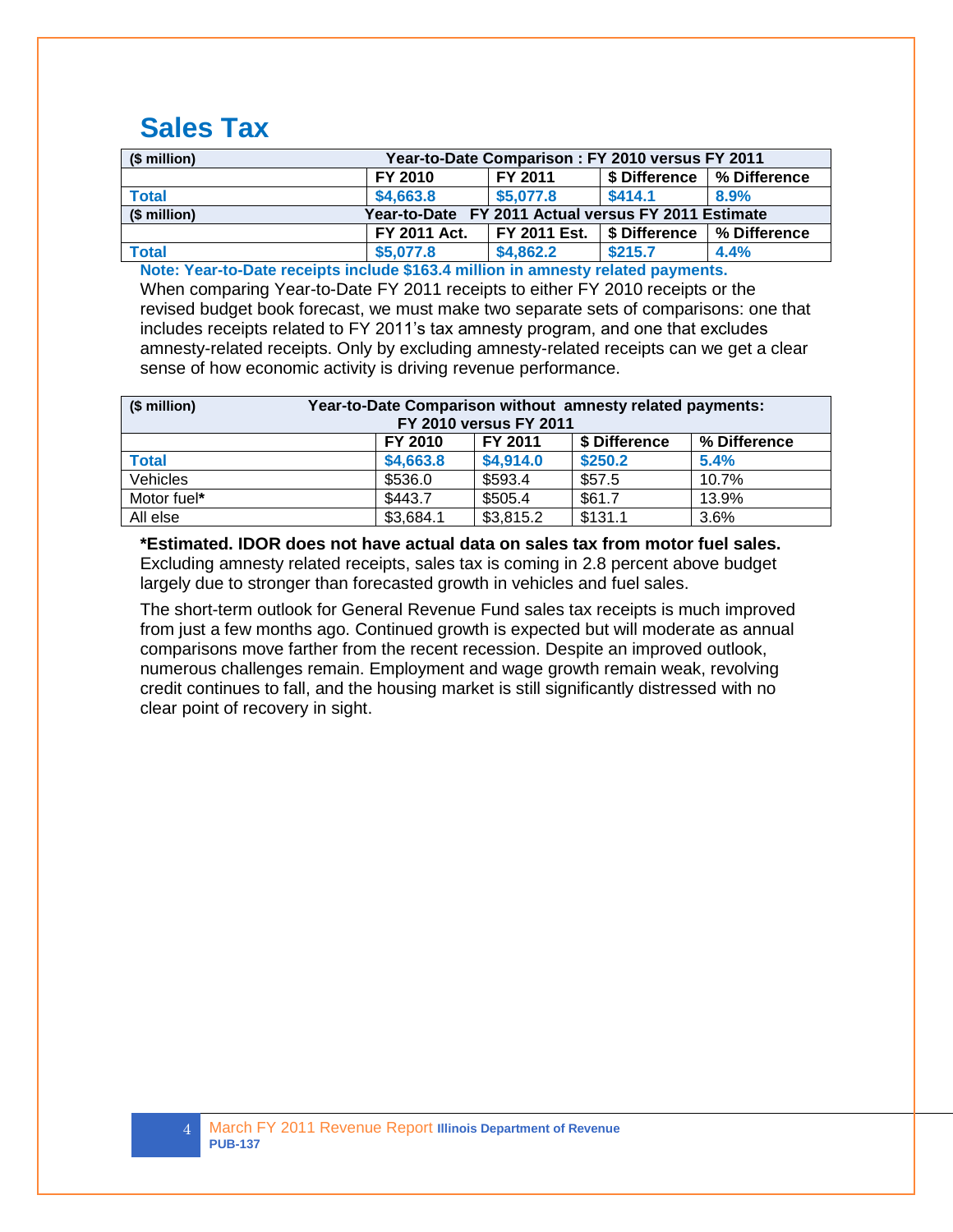### **Excise Taxes**

 $\overline{a}$ 

| (\$ million)                | March FY 2010 versus March FY 2011              |                                                      |               |              |  |
|-----------------------------|-------------------------------------------------|------------------------------------------------------|---------------|--------------|--|
| <b>Cigarette Taxes</b>      | March FY 2010                                   | March FY 2011                                        | \$ Difference | % Difference |  |
| All Funds*                  | \$51.0                                          | \$54.4                                               | \$3.4         | 6.7%         |  |
| <b>General Revenue Fund</b> | \$29.2                                          | \$29.5                                               | \$0.3         | 1.0%         |  |
| (\$ million)                | Year-to-Date Comparison: FY 2010 versus FY 2011 |                                                      |               |              |  |
| <b>Cigarette Taxes</b>      | FY 2010                                         | FY 2011                                              | \$ Difference | % Difference |  |
| All Funds*                  | \$418.3                                         | \$418.9                                              | \$0.7         | 0.2%         |  |
| General Revenue Fund        | \$262.8                                         | \$265.8                                              | \$3.0         | 1.1%         |  |
| (\$ million)                |                                                 | Year-to-Date: FY 2011 Actual versus FY 2011 Estimate |               |              |  |
| <b>Cigarette Taxes</b>      | FY 2011 Act.                                    | FY 2011 Est.                                         | \$ Difference | % Difference |  |
| All Funds*                  | \$418.9                                         | \$402.7                                              | \$16.3        | 4.0%         |  |
| <b>General Revenue Fund</b> | \$265.8                                         | \$262.8                                              | \$3.0         | 1.1%         |  |

#### *Cigarette and tobacco taxes*

*\*All Funds includes the General Revenue Fund.*

There are two possible external policy changes that may provide explanations for why receipts are exceeding expectations:

- ▶ The federal Prevent All Cigarette Trafficking (PACT) Act (effective 6/29/10) aims to reduce consumption of untaxed cigarettes and smokeless tobacco. <sup>1</sup> PACT measures include treating these items as non-mailable, imposing new shipping and record keeping requirements, and new civil penalties. Previous analysis estimated the revenue gain from the PACT Act could be \$33 million annually. This estimate was not included in the annual revenue estimate because of too much uncertainty.
- $\triangleright$  Effective September 1, 2009, the state of Wisconsin (Act 28) increased the tax on a package of 20 cigarettes to \$2.52 compared with \$0.98 per package of 20 cigarettes in Illinois counties bordering Wisconsin.<sup>2</sup>

| (\$ million)            | March FY 2010 versus March FY 2011                   |               |               |              |  |  |
|-------------------------|------------------------------------------------------|---------------|---------------|--------------|--|--|
| <b>Tobacco Products</b> | March FY 2010                                        | March FY 2011 | S Difference  | % Difference |  |  |
|                         | \$0.8                                                | \$2.1         | \$1.3         | 172.8%       |  |  |
| (\$ million)            | Year- to-Date Comparison: FY 2010 versus FY 2011     |               |               |              |  |  |
| <b>Tobacco Products</b> | FY 2010                                              | FY 2011       | \$ Difference | % Difference |  |  |
|                         | \$16.4                                               | \$20.3        | \$3.9         | 23.5%        |  |  |
| (\$ million)            | Year-to-Date: FY 2011 Actual versus FY 2011 Estimate |               |               |              |  |  |
| <b>Tobacco Products</b> | FY 2011 Act.                                         | FY 2011 Est.  | \$ Difference | % Difference |  |  |
|                         | \$20.3                                               | \$16.4        | \$3.9         | 23.5%        |  |  |

The forecast was revised up because the Children"s Health Insurance Program Reauthorization Act of 2009 (CHIPRA, Public Law 111–3) increased the taxable price of tobacco products under Illinois law. CHIPRA did not increase taxes uniformly. A variety of tobacco product substitutions may be contributing to increased revenue. Data availability limits the extent to which this hypothesis can be tested.

<sup>&</sup>lt;sup>1</sup>Campaign for Tobacco Free Kids "THE PACT ACT Preventing Illegal Internet Sales of Cigarettes & Smokeless Tobacco" March 31, 2010, Retrieved 4-5-2011,<http://www.tobaccofreekids.org/research/factsheets/pdf/0361.pdf>

<sup>&</sup>lt;sup>2</sup> Wisconsin Department of Revenue, Division of Research and Policy, "Wisconsin's General Fund Excise Taxes" December 22, 2010, Retrieved 4-5-2011, Taxes http://www.dor.state.wi.us/ra/10excisetx.pdf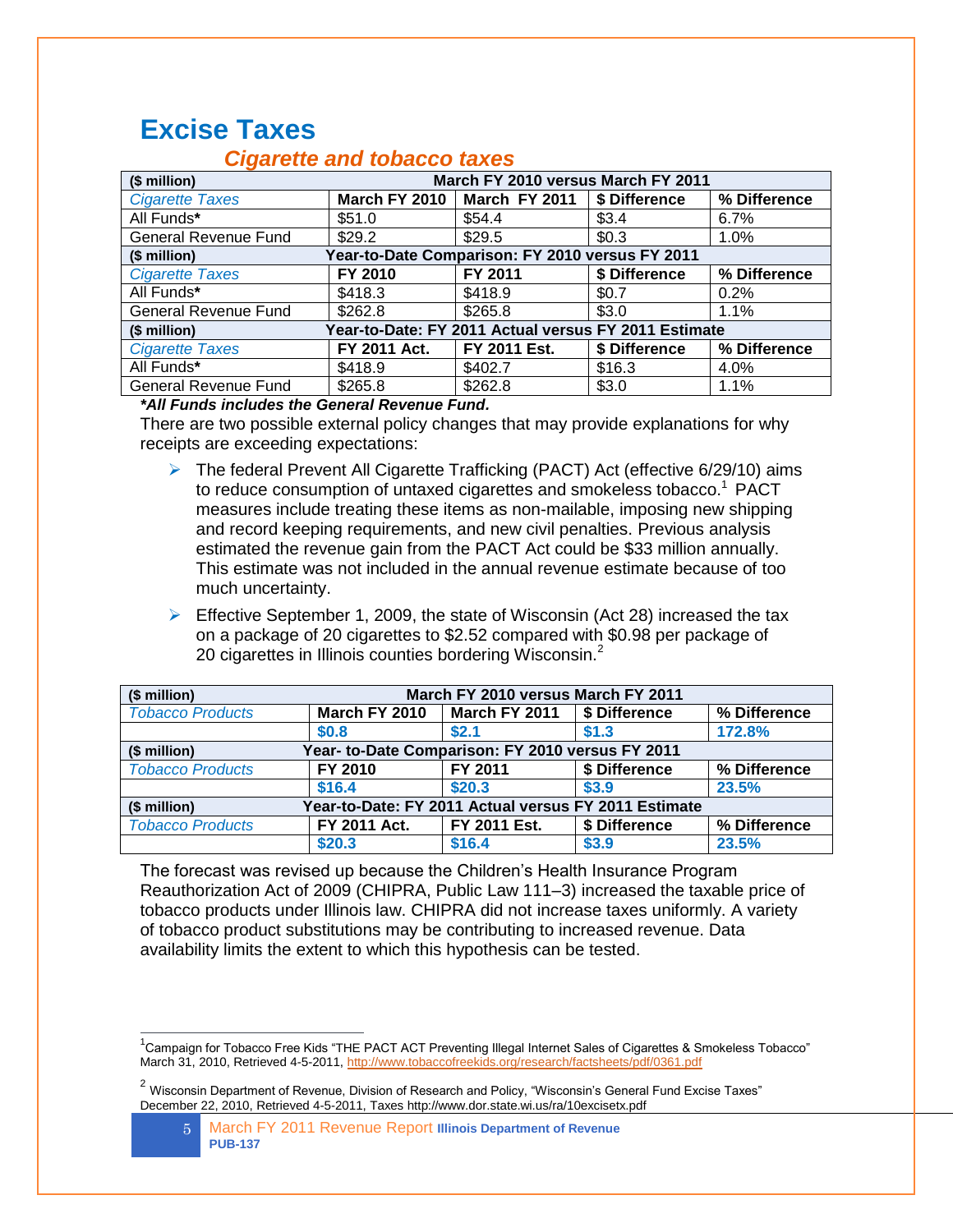# **Excise Taxes** *(continued)*

| (\$ million)       |                                                      | March FY 2010 versus March FY 2011 |               |              |  |
|--------------------|------------------------------------------------------|------------------------------------|---------------|--------------|--|
|                    | March FY 2010                                        | March FY 2011                      | \$ Difference | % Difference |  |
| <b>Total</b>       | \$128.3                                              | \$135.9                            | \$7.6         | 5.9%         |  |
| Telecommunications | \$59.7                                               | \$65.8                             | \$6.1         | 10.2%        |  |
| Electricity        | \$34.8                                               | \$41.8                             | \$7.0         | 20.1%        |  |
| Gas                | \$33.8                                               | \$28.3                             | $-$5.5$       | $-16.3%$     |  |
| (\$ million)       | Year-to-Date Comparison: FY 2010 versus FY 2011      |                                    |               |              |  |
|                    | FY 2010                                              | <b>FY 2011</b>                     | \$ Difference | % Difference |  |
| <b>Total</b>       | \$829.8                                              | \$858.8                            | \$29.0        | 3.5%         |  |
| Telecommunications | \$420.6                                              | \$433.2                            | \$12.6        | 3.0%         |  |
| Electricity        | \$291.4                                              | \$315.4                            | \$23.9        | 8.2%         |  |
| Gas                | \$117.7                                              | \$110.2                            | $-$7.5$       | $-6.4%$      |  |
| (\$ million)       | Year-to-Date: FY 2011 Actual versus FY 2011 Estimate |                                    |               |              |  |
|                    | FY 2011 Act.                                         | FY 2011 Est.                       | \$ Difference | % Difference |  |
| <b>Total</b>       | \$858.8                                              | \$826.8                            | \$32.0        | 3.9%         |  |
| Telecommunications | \$433.2                                              | \$408.0                            | \$25.2        | 6.2%         |  |
| Electricity        | \$315.4                                              | \$307.5                            | \$7.8         | 2.5%         |  |
| Gas                | \$110.2                                              | \$111.2                            | $-$1.0$       | $-0.9%$      |  |

#### *Public utilities taxes*

**Note: Year-to-Date telecommunication receipts include \$4.2 million in amnesty related payments which have been deposited into general revenue funds 001 and fund 412.**

**Electricity:** A much colder than normal winter led to a 13.0 percent increase in heating degree days compared to last year. Increased consumption in the winter months led to receipts being much higher than last year.

#### *Hotel tax*

| (\$ million)                | March FY 2010 versus March FY 2011                   |               |               |              |  |
|-----------------------------|------------------------------------------------------|---------------|---------------|--------------|--|
|                             | March FY 2010                                        | March FY 2011 | \$ Difference | % Difference |  |
| All Funds*                  | \$6.4                                                | \$6.8\$       | \$0.4         | 5.5%         |  |
| General Revenue Fund        | \$2.4                                                | \$2.4         | \$0.1         | $-2.2%$      |  |
| (\$ million)                | Year-to-Date Comparison: FY 2010 versus FY 2011      |               |               |              |  |
|                             | FY 2010                                              | FY 2011       | \$ Difference | % Difference |  |
| All Funds*                  | \$136.0                                              | \$151.5       | \$15.5        | 11.4%        |  |
| <b>General Revenue Fund</b> | \$16.4                                               | \$18.4        | \$2.0         | 12.3%        |  |
| (\$ million)                | Year-to-Date: FY 2011 Actual versus FY 2011 Estimate |               |               |              |  |
|                             | FY 2011 Act.                                         | FY 2011 Est.  | \$ Difference | % Difference |  |
| All Funds*                  | \$151.5                                              | \$153.3       | $-$1.8$       | $-1.2%$      |  |
| General Revenue Fund        | \$18.4                                               | \$24.4        | $-$6.0$       | $-24.5%$     |  |

*\*All Funds includes the General Revenue Fund.*

Two factors driving growth year after year are the increased average daily room rates and the occupancy rates. In the first seven months of FY 2011 the average daily room rate in Chicago increased \$11.14 compared with FY 2010. Occupancy rates also increased on average by 2.5 percentage points.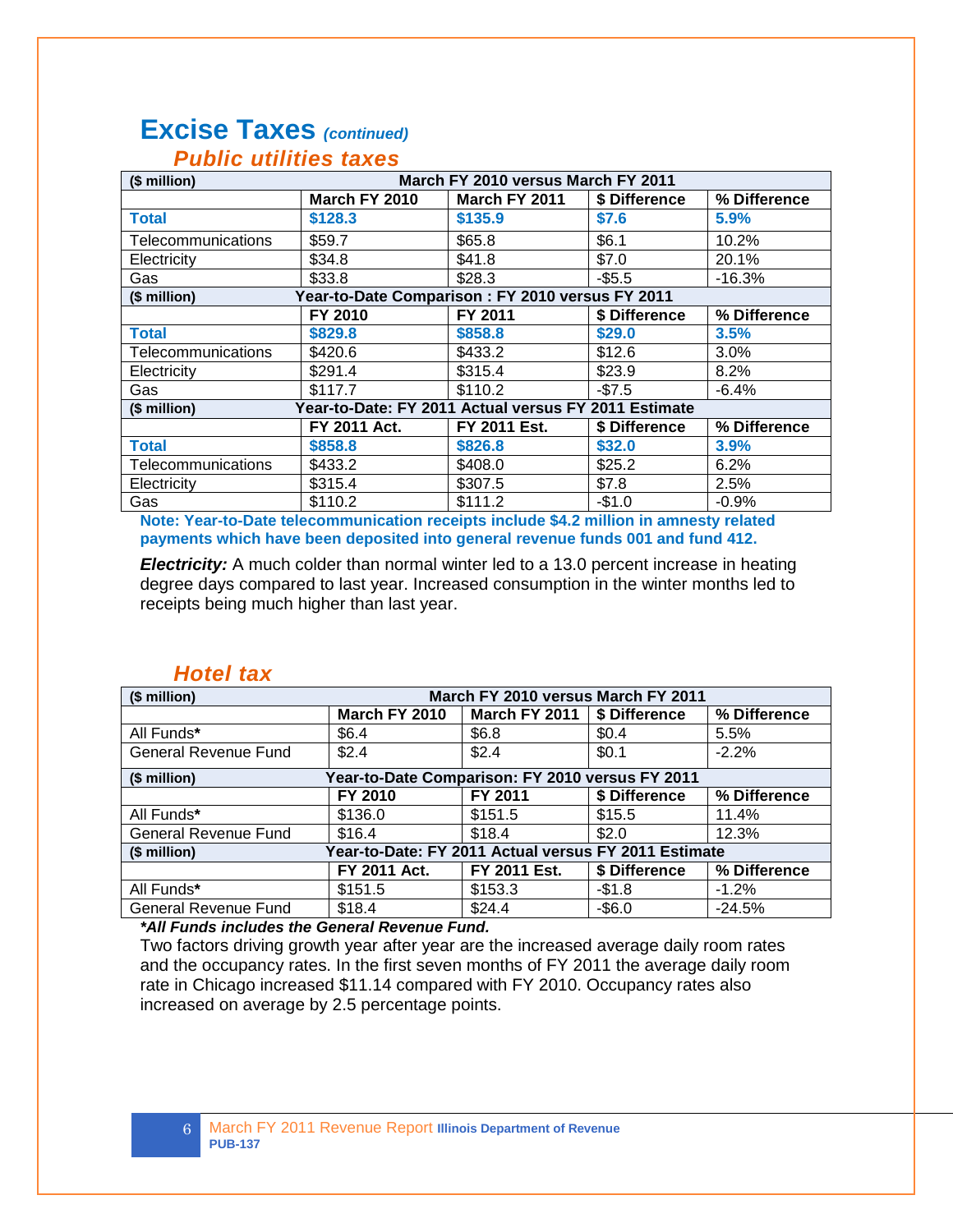#### **Gaming** *Lottery*

| Lv…vi                                                                |                     |                                    |               |              |  |
|----------------------------------------------------------------------|---------------------|------------------------------------|---------------|--------------|--|
| (\$ million)                                                         |                     | March FY 2010 versus March FY 2011 |               |              |  |
|                                                                      | March FY 2010       | March FY 2011   \$ Difference      |               | % Difference |  |
| <b>Common School Fund Transfers</b>                                  | \$62.9              | \$63.6                             | \$0.7         | 1.1%         |  |
| Year-to-Date Comparison: FY 2010 versus FY 2011<br>(\$ million)      |                     |                                    |               |              |  |
|                                                                      | FY 2010             | FY 2011                            | \$ Difference | % Difference |  |
| Common School Fund Transfers                                         | \$440.1             | \$445.0                            | \$4.8         | 1.1%         |  |
| Year-to-Date: FY 2011 Actual versus FY 2011 Estimate<br>(\$ million) |                     |                                    |               |              |  |
|                                                                      | <b>FY 2011 Act.</b> | FY 2011 Est.                       | \$ Difference | % Difference |  |
| <b>Common School Fund Transfers</b>                                  | \$445.0             | \$444.9                            | \$0           | $0.0\%$      |  |

Through the end of March 2011, transfers to the Common School Fund were reduced by \$40.3 million because the Lottery had met the year-to-date accumulative transfer target. The excess (\$40.3 million) will be reserved as a potential year end transfer to the Capital Projects Fund. This is an increase of \$8.6 million or 27.1 percent from the prior week"s excess (\$31.7 million).

The driving force behind the recent surge is Mega Millions which ended with an advertised jackpot of \$312 million. The supported jackpot was \$319 million and was the ninth largest jackpot in national history and the seventh largest in Mega Millions" history. This compares to the 2010 jackpot for the same week which was only \$40 million.

| (\$ million)                               | March FY 2010 versus March FY 2011                   |                               |               |              |  |
|--------------------------------------------|------------------------------------------------------|-------------------------------|---------------|--------------|--|
|                                            |                                                      | March FY 2010   March FY 2011 | S Difference  | % Difference |  |
| <b>Education Assistance Fund Transfers</b> | \$20.7                                               | \$17.4                        | $-$ \$3.4     | $-16.2%$     |  |
| (\$ million)                               | Year-to-Date Comparison: FY 2010 versus FY 2011      |                               |               |              |  |
|                                            | FY 2010                                              | FY 2011                       | \$ Difference | % Difference |  |
| <b>Education Assistance Fund Transfers</b> | \$288.0                                              | \$258.9                       | $-$ \$29.1    | $-10.1%$     |  |
| (\$ million)                               | Year-to-Date: FY 2011 Actual versus FY 2011 Estimate |                               |               |              |  |
|                                            | FY 2011 Act.                                         | FY 2011 Est.                  | \$ Difference | % Difference |  |
| <b>Education Assistance Fund Transfers</b> | \$258.9                                              | \$259.0                       | $-$0.1$       | $0.0\%$      |  |

#### *Riverboat gaming*

On average, adjusted gross receipt declined 3.14 percent in March compared with March FY 2010 but there are signs of growth. The newer and larger casino, Jumer"s Casino & Hotel in Rock Island, and the newly renovated Hollywood Casino in Joliet grew at 10.12 percent and 0.73 percent respectively. Elgin"s Grand Victoria Casino, which is typically the strongest performing casino in the Chicago area, grew at 2.14 percent in March compared with March FY 2010. Revenue at the remaining six casinos continued to decline. The worst of the declining casinos, Harrah"s Metropolis Casino, fell 18.4 percent in March compared with March FY 2010.